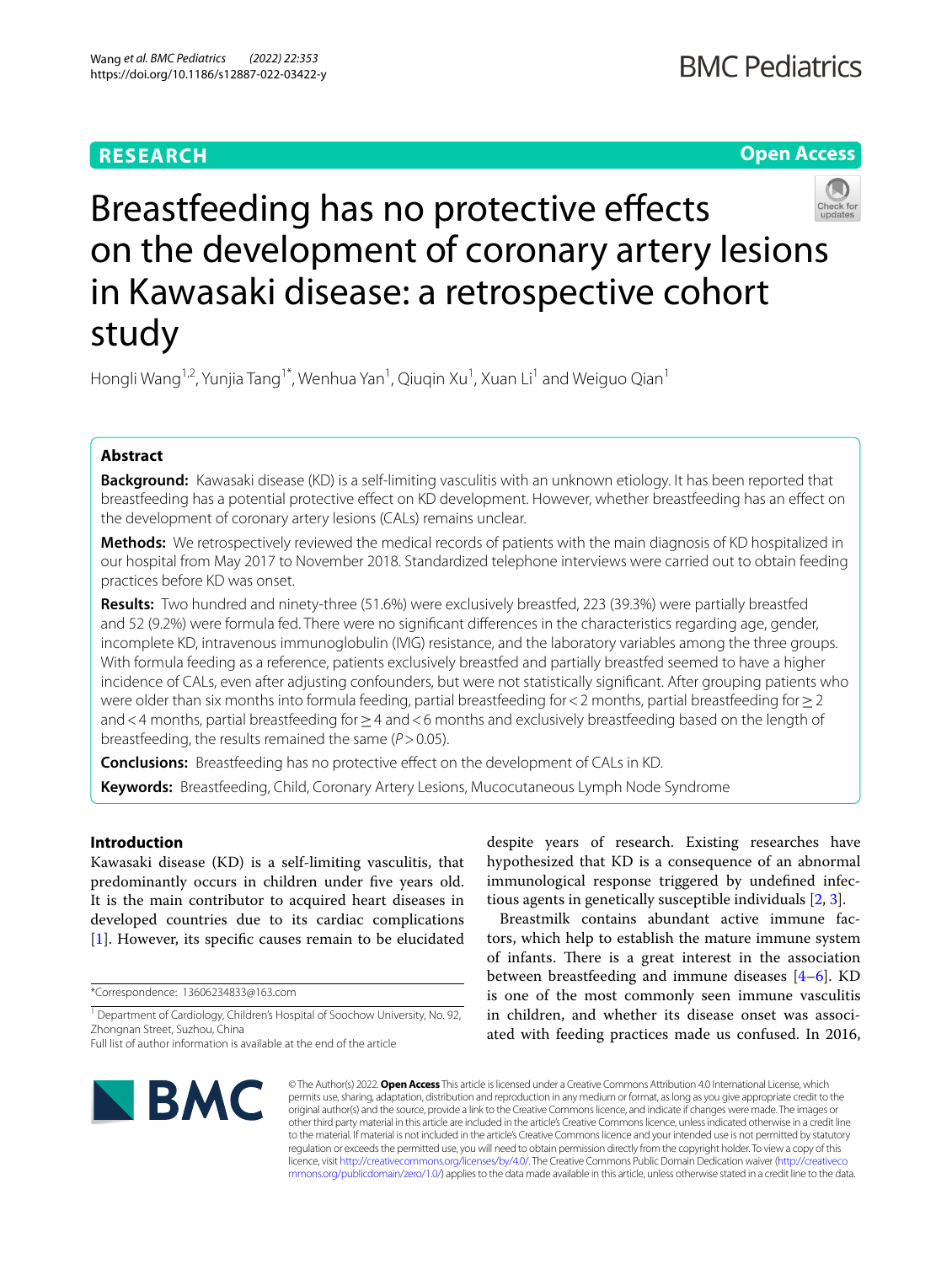Japanese researchers conducted a nationwide survey that proved the protective efect of breastfeeding in the development of KD for the frst time [\[7](#page-6-5)]. However, whether breastfeeding has an efect on the development of coronary artery lesions (CALs) remains unclear. There were few studies carried out  $[8, 9]$  $[8, 9]$  $[8, 9]$  $[8, 9]$ . In the present study, we tried to investigate the efects of feeding practices, as well as the length of breastfeeding on the development of CALs.

# **Methods**

# **Study participants**

We retrospectively reviewed the medical records of patients with the main diagnosis of KD hospitalized in Children's Hospital of Soochow University from May 2017 to November 2018. The institutional review board of Children's Hospital of Soochow University approved this study (No: 2017LW008) and waived the requirement for informed consent because of the retrospective nature of the study.

A total of 597 patients were initially diagnosed with KD and treated in our hospital during this study period. Thirteen patients were excluded, including one patient who showed a second episode of KD, one who did not receive initial intravenous immunoglobulin (IVIG) treatment due to defervescence before IVIG, 10 who received initial IVIG treatment in other hospitals prior to admission, and two who were auto-discharged with missing echocardiographic reports. Besides, 16 patients couldn't be reached by telephone or caregivers couldn't recall the feeding practices. As a result, 568 patients were enrolled in the study (Fig. [1](#page-1-0)).

## **Defnition**

KD was diagnosed when a patient was febrile for  $\geq$  five days, together with more than four of the following fve characteristics: 1. Rash, 2. Bilateral conjunctive injection, 3. Cervical lymphadenopathy, 4. Changes of the extremities, 5. Oral mucosal changes [[1\]](#page-6-0). Incomplete KD (iKD) was diagnosed in a patient who had two or three compatible clinical characteristics when the other possible causes of fever were excluded. A total of 2 g/kg IVIG in a single dose together with 30–50 mg/kg aspirin was administered as soon as possible after diagnosis in the febrile patients. For patients who were afebrile for 3–4 days, aspirin was then reduced to 3–5 mg/kg/ day until the patients showed no evidence of CALs by 6 to 8 weeks after the onset of illness. Delayed IVIG treatment was defined as IVIG initiation after the 10<sup>th</sup> day of illness. We calculated the z score of the left main coronary artery, left circumfex artery, left descending artery, and right coronary artery based on the method reported  $[10]$  $[10]$ . CALs were defined when the z score of any coronary artery  $\geq$  2.5; and/or the clearly irregular appearance of the intima. IVIG resistance was defined as persistent or recurrent fever > 38.0°C lasting for more than 36 h [[1\]](#page-6-0). A second dose of 2  $g/$ kg IVIG was administered to these patients. Additional intravenous methylprednisolone of 2–4 mg/kg/ day was also administered, which was switched to oral dose after defervescence and was tapered over 2 weeks. Exclusive breastfeeding was defned as totally breastfed while formula feeding was fed with formula milk when patients were under six months. Partial breastfeeding was intermediate. If a patient was now aged under six months and was breastfed since born, he was also defned as exclusive breastfeeding. Patients older than six months were included in further analysis to investigate the relationships between breastfeeding duration and the outcomes. Patients were grouped into fve groups according to the length of breastfeeding, they were never breastfed (formula feeding), breastfed

<span id="page-1-0"></span>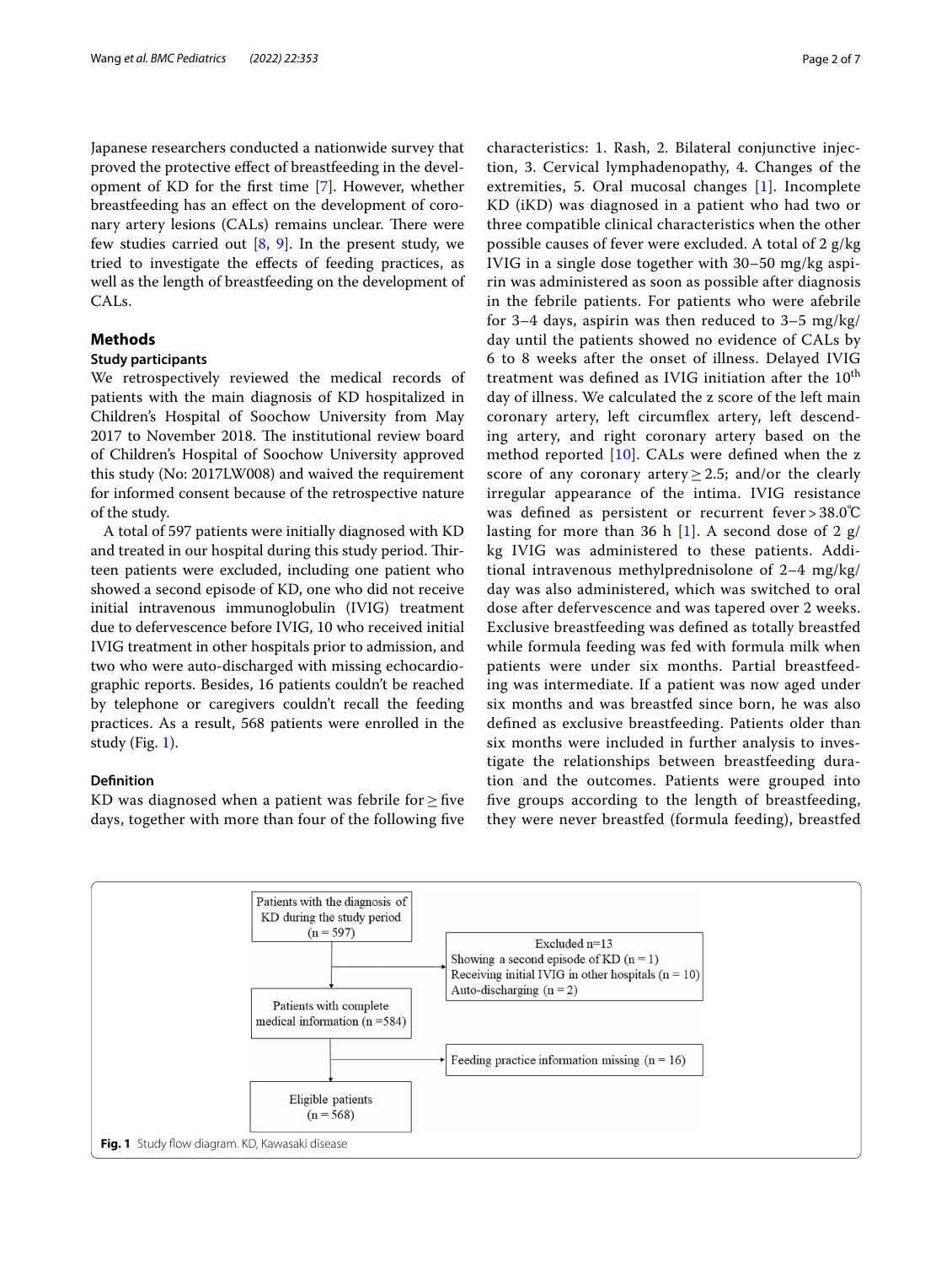for < 2 months, breastfed for  $\geq 2$  and < 4 months, breastfed for  $> 4$  and < 6 months, and  $> 6$  months.

### **Data collection**

Standardized telephone interviews were carried out with guardians or caregivers of each patient to obtain feeding practices before KD was onset, as well as the length of breastfeeding. The laboratory variables and birth factors regarding parity, singleton or multiple births, preterm were reviewed from the medical records. All blood samples were obtained within the frst 24 h on admission and after defervescence for more than 72 h, or as appropriate. An echocardiogram was carried out before the initial IVIG and was repeated before discharge. In patients with severe abnormity, it was repeated as appropriate. We chose the largest coronary internal lumen dimension for further analysis. The details of missing data are summarized in Additional fle [1](#page-5-0). More than 20% of the missing data were removed from our analysis, and the remaining missing data were obtained with the multiple imputation method.

## **Statistical analyses**

Statistical analyses were conducted using R for Windows (Version 4.0.4). Data were expressed as mean  $\pm$  standard deviation (SD), median with quartiles, or number with percentage as appropriate. Descriptive statistics were performed on demographic characteristics. Parametric or nonparametric comparative tests for continuous data and χ2 test or Fisher exact test for categorical data were used to compare variables between groups. One-way ANOVA test or Kruskal–Wallis H test was used to compare continuous data among the three groups as appropriate. Bonferroni test was used to compare every two groups among the three groups based on the variance. Log-rank test for univariate analysis was performed to explore the risk factors for CALs on admission. The covariates, when added to the Cox regression model, changed the matched hazard ratio (HR) by at least 10% and were selected for adjustments. The variance inflation factor (VIF) method was used to examine multicollinearity of the covariances, and  $VIF > 5$  suggested multicollinearity. Feeding practices were chosen as categorical variables. In order to clearly describe the efect of breastfeeding on the outcomes. Three different models were established. Model 1 was a crude model. Model 2 adjusted for sex, delayed IVIG treatment, iKD, and IVIG resistance. Model 3 adjusted for confounders in model 2, plus singleton, prematurity, white blood cells (WBC), hematocrit, platelet, and alanine aminotransferase (ALT). We included IVIG resistance, sex, and delayed IVIG treatment into the Cox regression models because they were widely considered as the risk factors for CALs. Subgroup analyses regarding ages (<1 yr,  $\geq$  1 and <3 yrs, and  $\geq$  3 yrs) were carried out to analyze the associations between feeding practices and CALs. We included patients with complete medical data and did the statistics as a sensitivity analysis. Two-tailed *P*<0.05 was considered statistically signifcant.

## **Results**

There were 355 males and 213 females included in the study. iKD accounted for 121 (21.3%) of all patients. Among them, 26 (4.6%) patients were defned as IVIG resistance and 149 (26.2%) patients were considered to have CALs. Patients with missing feeding practice information tended to be older (median age: 18.0 vs 41.0 months, *P*<0.001).

Two hundred and twenty-three (39.3%) patients were partially breastfed, 293 (51.6%) were exclusively breastfed while  $52$  (9.2%) were formula-fed. There was a significant diference in C-reactive protein (CRP) among the three groups (*P*<0.05), although after post hoc test no signifcance was found between any two groups (formula breastfeeding vs. partial breastfeeding, *P*>0.9, formula breastfeeding vs. exclusive breastfeeding, *P*=0.19, partial breastfeeding vs. exclusive breastfeeding,  $P=0.08$ ). No signifcant diferences were found in any other characteristics (Table [1\)](#page-3-0).

The univariate analysis results by Log-rank test are shown in Table [2](#page-4-0). Patients with CALs tended to be infants, and have higher levels of WBC, and platelet count, and have lower levels of hemoglobin, hematocrit, and albumin  $(P<0.05)$ . Besides, they tended to be iKD and have a lower level of ALT, although the diferences were not statistically signifcant.

Singleton, prematurity, WBC, hematocrit, platelet, iKD, and ALT were selected as the confounders. Three Cox regression models were then established. With formula feeding as a reference, patients who were exclusively breastfed and partially breastfed seemed to have higher incidences of CALs. However, the diferences were not signifcant in all of the three models (Table [3](#page-5-1)). *P* for trend in these models were insignifcant.

Subgroup analysis was carried out and even after adjusting all covariates (model 3), no signifcant diference was found in all three age groups (see Additional fle [2](#page-5-2)).

We further tried to seek the efects of the length of breastfeeding on CALs. A total of 508 (89.4%) patients were older than six months and were enrolled in the analysis. Forty-nine patients (9.6%) were formula fed, 26  $(5.1%)$  were breastfed for  $< 2$  months, 56  $(11.0%)$  were breastfed for  $\geq 2$  and <4 months, 119 (23.4%) were breastfed for  $\geq$  4 and < 6 months, 258 (50.8%) were exclusively breastfed for the frst 6 months in their lives. Incidence of CALs showed no signifcant diferences among these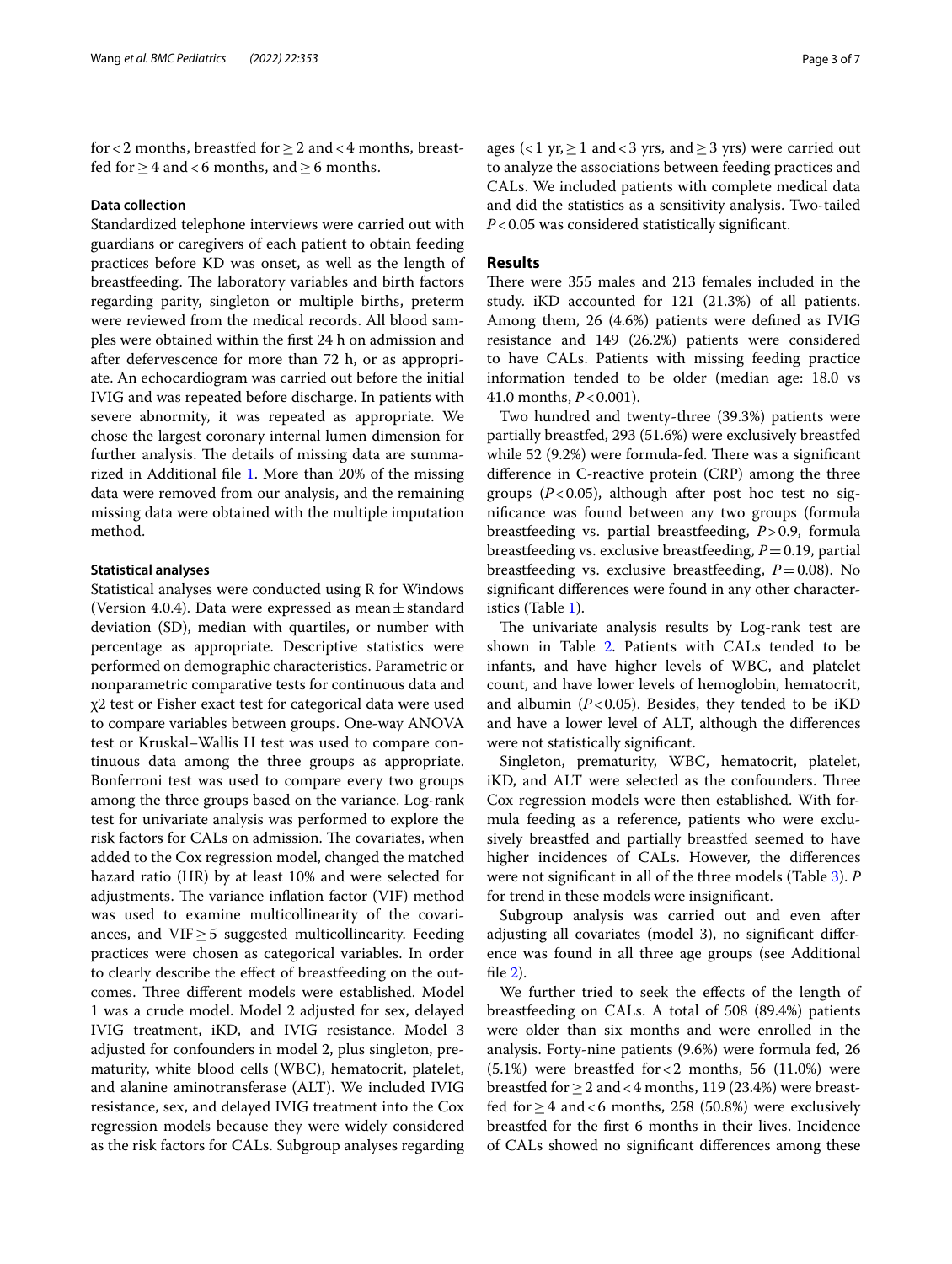|                                       | <b>Exclusive breastfeeding</b> | <b>Partial breastfeeding</b> | Formula feeding    | P     |
|---------------------------------------|--------------------------------|------------------------------|--------------------|-------|
| N(% )                                 | 293 (51.6)                     | 223 (39.3)                   | 52 (9.2)           |       |
| Male, n (%)                           | 179(61.1)                      | 142(63.7)                    | 34(65.4)           | 0.754 |
| Age of disease onset, months          | 19.0 (11.0-33.0)               | 18.0 (11.0-29.0)             | $15.0(9.7 - 25.8)$ | 0.544 |
| Age $>6$ months, n $(\%)$             | 257 (87.7)                     | 202 (90.6)                   | 49 (94.2)          | 0.871 |
| iKD, n (%)                            | 224(76.5)                      | 177 (79.4)                   | 46 (88.5)          | 0.142 |
| IVIG resistance, n (%)                | 16(5.5)                        | 7(3.1)                       | 3(5.8)             | 0.417 |
| Delayed IVIG treatment, n (%)         | 18(6.1)                        | 20(9.0)                      | 2(3.8)             | 0.296 |
| WBC, $\times$ 10 <sup>9</sup> /L      | $14.4 \pm 5.4$                 | $15.1 \pm 5.3$               | $15.9 \pm 8.2$     | 0.109 |
| C-reactive protein, mg/dl             | 57.5 (33.0-93.1)               | 69.1 (40.9-101.9)            | 73.4 (44.8-98.6)   | 0.037 |
| Hemoglobin, g/L                       | $108.1 \pm 9.7$                | $108.8 \pm 10.4$             | $111.2 \pm 8.7$    | 0.141 |
| Hematocrit                            | $0.33 \pm 0.03$                | $0.33 \pm 0.03$              | $0.33 \pm 0.03$    | 0.917 |
| Platelet, $\times$ 10 <sup>9</sup> /L | 353 (289-432)                  | 369 (280-440)                | 362 (294-425)      | 0.951 |
| Albumin, g/L                          | $38.9 \pm 3.7$                 | $39.1 \pm 3.8$               | $39.2 \pm 3.8$     | 0.819 |
| AST, U/L                              | 32.0 (26.0-47.1)               | 31.1 (25.2-43.0)             | 34.4 (28.1-50.7)   | 0.141 |
| ALT, U/L                              | 24.2 (14.4-63.7)               | 25.3 (14.8-63.7)             | 31.0 (18.5-105.7)  | 0.110 |
| Total bilirubin, umol/L               | $5.5(3.9-9.0)$                 | $5.3(3.6 - 7.9)$             | $5.2(3.9 - 8.7)$   | 0.281 |
| LDH, U/L                              | $421.8 \pm 121.3$              | $414.1 \pm 115.9$            | $442.3 \pm 116.0$  | 0.298 |
| Cholesterol, mmol/L                   | $3.6 \pm 1.1$                  | $3.6 \pm 0.8$                | $3.5 \pm 0.7$      | 0.632 |
| Creatine kinase, U/L                  | 55.9 (39.8-83.2)               | 50.8 (36.4-75.8)             | 53.2 (38.3-76.6)   | 0.241 |
| Procalcitonin, ng/ml                  | $0.5(0.2 - 1.7)$               | $0.6(0.2-1.5)$               | $0.5(0.2 - 2.2)$   | 0.791 |
| Serum sodium, mmol/L                  | $134.6 \pm 2.8$                | $134.7 \pm 2.8$              | $134.5 \pm 2.4$    | 0.896 |
| CALs, n (%)                           | 84 (28.7)                      | 57 (25.6)                    | 8(15.4)            | 0.128 |

<span id="page-3-0"></span>**Table 1** Characteristics in Kawasaki disease patients with different feeding practices

Data are expressed as mean $\pm$ standard, median (quartiles) or numbers with percentages as appropriate

*iKD* Incomplete Kawasaki disease, *IVIG* Intravenous immunoglobulin, *WBC* White blood cells, *AST* Aspartate aminotransferase, *ALT* Alanine aminotransferase, *LDH* Lactic dehydrogenase, *CALs* Coronary artery lesions

groups, even after adjusting the potential confounders (*P*>0.05, see Table [4](#page-5-3)). Also, *P* for trend in these models were not signifcant.

We included 397 and 359 patients with complete medical data respectively, to carry out the sensitivity analyses, and found the same results (see Additional fle [3](#page-5-4)).

## **Discussion**

In the present study, we did a retrospective study and tried to investigate the efects of feeding practices and breastfeeding duration on CALs. We found that breastfeeding had no protective efects on the occurrences of CALs in all age groups. Besides, breastfeeding duration was neither associated with CALs.

Breastmilk contains many active immune factors such as secretory immunoglobulin A, oligosaccharides, lactoferrin, nucleotides that have potential protective efects on infectious diseases [[11](#page-6-9)], obesity [[12\]](#page-6-10), autoimmune diseases [[4](#page-6-3), [5](#page-6-11)], allergic diseases [\[4\]](#page-6-3), et al. Actually, breastfeeding could potentially reduce hospital admissions for any cause excluding injuries  $[7]$  $[7]$ . Thus, breastfeeding has become the preferred method for infant nutrition intake and 90.8% of patients had ever been breastfed in the present study.

There was a significant difference in CRP level, although no diference was found after post hoc tests, seemingly refecting a protective role of breastfeeding in the disease infammation. CRP elevation was frequently seen in both infection and infammation. It was recognized as an important biomarker in the diagnosis of suspected iKD [[1\]](#page-6-0) and moreover, was considered as a risk factor for CALs and IVIG resistance in previous studies [[13–](#page-6-12)[16\]](#page-6-13). Besides, no other differences were found regarding ages of disease onset, the subtypes of KD (iKD or complete KD), responses to initial IVIG treatment, or other infammatory parameters among the three groups.

It seemed that exclusive breastfeeding and partial breastfeeding had no beneft for CALs. Our results were in consistent with a case–control study which was conducted in Central China [\[9](#page-6-7)]. Given that breastfeeding practices had no protective efects on CALs, we further explored if the length of breastfeeding played a role. Unfortunately, the results remained the same. In a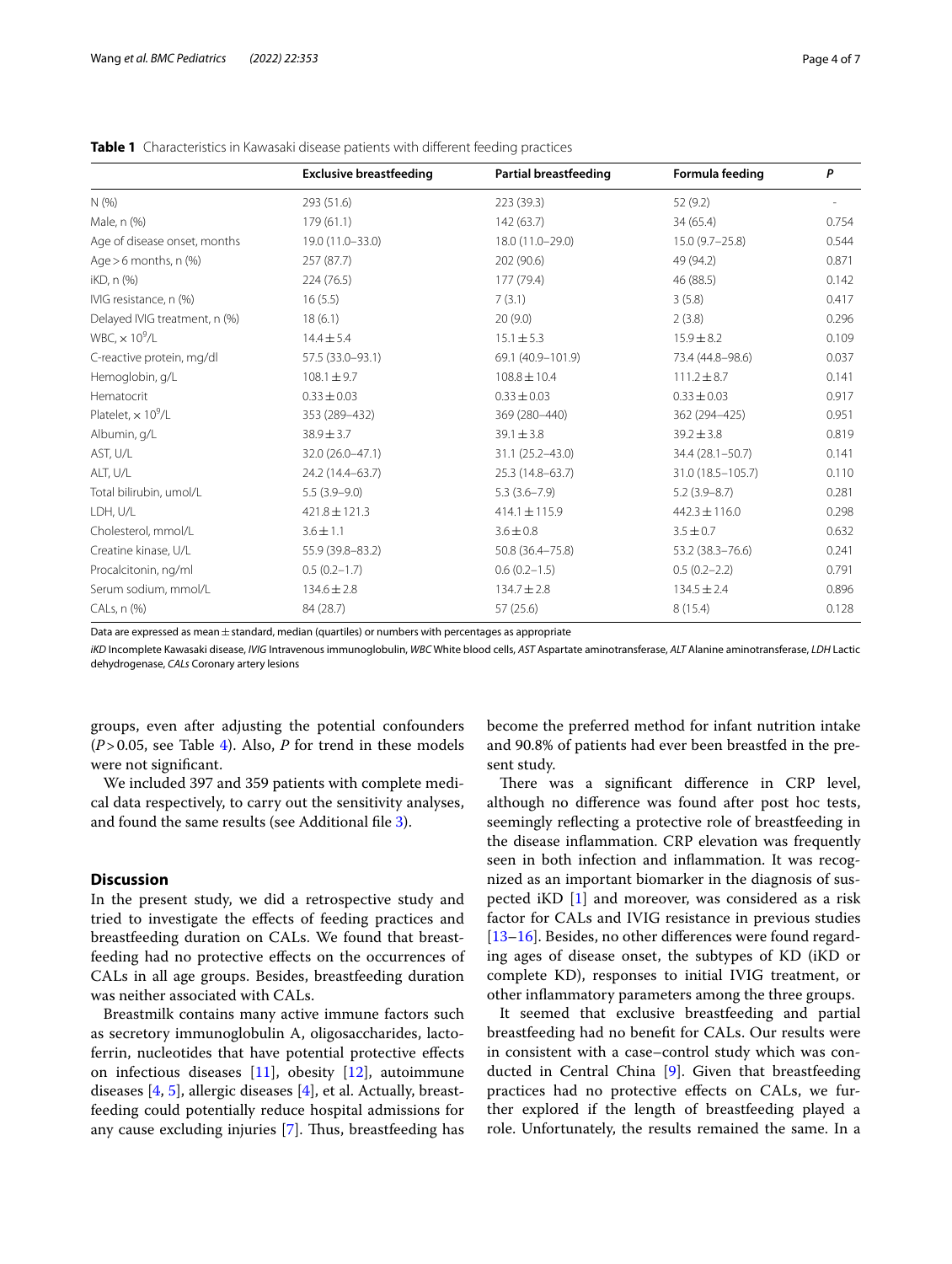<span id="page-4-0"></span>

|  | Table 2 Univariate analysis for coronary artery lesions |  |  |
|--|---------------------------------------------------------|--|--|
|--|---------------------------------------------------------|--|--|

|                                       | Mean $\pm$ SD/median<br>(quartile)/n (%) | CALs, OR (95% CI), P        |
|---------------------------------------|------------------------------------------|-----------------------------|
| Sex, n (%)                            |                                          |                             |
| Male                                  | 355 (62.5)                               | 1.0                         |
| Female                                | 213 (37.5)                               | 0.79 (0.56, 1.11) 0.179     |
| Age $<$ 12 months, n $(\%)$           | 153 (26.9)                               | 2.08(1.40, 3.11) < 0.001    |
| Feeding practice, n (%)               |                                          |                             |
| Formula feeding                       | 52 (9.2)                                 | 1.0                         |
| Partial breastfeeding                 | 223 (39.3)                               | 1.64 (0.78, 3.43) 0.193     |
| Exclusive breastfeeding               | 293 (51.6)                               | 1.73 (0.84, 3.57) 0.140     |
| Parity, n (%)                         |                                          |                             |
| 1                                     | 301 (53.1)                               | 1.0                         |
| $\overline{2}$                        | 239 (42.2)                               | 1.28 (0.92, 1.77) 0.144     |
| 3                                     | 18(3.2)                                  | 0.22 (0.03, 1.55) 0.127     |
| 4                                     | 6(1.1)                                   | 1.68 (0.41, 6.86) 0.470     |
| 5                                     | 3(0.5)                                   | 1.88 (0.26, 13.51) 0.532    |
| Singleton, n (%)                      |                                          |                             |
| Yes                                   | 551 (97.2)                               | 1.0                         |
| No                                    | 16(2.8)                                  | 0.70 (0.22, 2.21) 0.546     |
| Prematurity, n (%)                    |                                          |                             |
| No                                    | 543 (95.9)                               | 1.0                         |
| Yes                                   | 23(4.1)                                  | 0.32 (0.08, 1.30) 0.113     |
| Delivery methods, n (%)               |                                          |                             |
| Vaginal                               | 334 (59.0)                               | 1.0                         |
| Cesarean                              | 232 (41.0)                               | 1.00 (0.72, 1.38) 0.980     |
| IVIG resistance, n (%)                |                                          |                             |
| No                                    | 542 (95.4)                               | 1.0                         |
| Yes                                   | 26(4.6)                                  | 0.53 (0.22, 1.29) 0.161     |
| Delayed IVIG treatment, n (%)         |                                          |                             |
| No                                    | 528 (93.0)                               | 1.0                         |
| Yes                                   | 40 (7.0)                                 | 1.50 (0.89, 2.52) 0.126     |
| iKD, n (%)                            |                                          |                             |
| No                                    | 447 (78.7)                               | 1.0                         |
| Yes                                   | 121 (21.3)                               | 1.43 (0.99, 2.07) 0.057     |
| WBC, $\times$ 10 <sup>9</sup> /L      | $14.8 \pm 5.7$                           | 1.04 (1.01, 1.07) 0.007     |
| C-reactive protein, mg/dl             | 62.5 (36.4-98.0)                         | 1.00 (1.00, 1.00) 0.334     |
| Hemoglobin, g/L                       | $108.8 \pm 9.7$                          | $0.93$ (0.91, 0.94) < 0.001 |
| Hematocrit (x 10)                     | $3.3 \pm 0.3$                            | 0.19(0.10, 0.34) < 0.001    |
| Platelet, $\times$ 10 <sup>9</sup> /L | 359.0 (288.0-433.5)                      | 1.002 (1.002,               |
|                                       |                                          | $1.003$ ) < 0.001           |
| Albumin, g/L                          | $39.0 \pm 3.7$                           | 0.94 (0.90, 0.98) 0.002     |
| AST, U/L                              | 31.9 (26.2-46.1)                         | 1.00 (1.00, 1.00) 0.292     |
| ALT, U/L                              | 25.4 (15.0-67.7)                         | 1.00 (1.00, 1.00) 0.058     |
| Total bilirubin, umol/L               | $5.4(3.8-8.5)$                           | 0.98 (0.96, 1.00) 0.084     |
| LDH, U/L                              | $420.4 \pm 118.6$                        | 1.00 (1.00, 1.00) 0.908     |
| Cholesterol, mmol/L                   | $3.6 \pm 0.9$                            | 0.95 (0.80, 1.12) 0.539     |
| Creatine kinase, U/L                  | 54.0 (38.5 - 77.5)                       | 1.00 (0.99, 1.00) 0.460     |
| Procalcitonin, ng/ml                  | $0.5(0.2 - 1.6)$                         | 0.97 (0.93, 1.02) 0.288     |
| Serum sodium, mmol/L                  | $134.6 \pm 2.8$                          | 1.03 (0.97, 1.09) 0.330     |

Data are expressed as mean  $\pm$  standard or numbers with percentages as appropriate. Hematocrit was multiplied by 10

*OR* Odds ratio, *CI* Confdence interval, *iKD* Incomplete Kawasaki disease, *IVIG* Intravenous immunoglobulin, *WBC* White blood cells, *AST* Aspartate aminotransferase, *ALT* Alanine aminotransferase, *LDH* Lactic dehydrogenase, *CALs* Coronary artery lesions

previous study from Germany, the authors found no difference in CALs with respect to the duration of breastfeeding when they divided breastfeeding duration into longer and shorter than two weeks [[8\]](#page-6-6). However, in a recent study carried out in Taiwan, the authors found that patients who were breastfed for longer than six months had lower occurrences of persisting CALs than those who were breastfed for shorter than six months in univariable analysis. After adjusting the confounders, the diference turned insignifcant [[17\]](#page-6-14). Despite infants are better to be exclusively breastfed until 6 months old, and be breastfed until two years old as recommended [\[18](#page-6-15)], there are no potential benefts of breastfeeding practice and prolonged breastfeeding regarding the occurrences of CALs in KD in a series of studies. Thus, we could speculate that although exclusive breastfeeding, especially colostrum had a potential role in the prevention of KD onset [[7](#page-6-5)[–9](#page-6-7)], infammation in patients with CALs was so severe that the protective efects of breastmilk on KD development were partly counteracted. The potential roles of other risk factors for CALs should be explored.

CALs are good indicators of KD severity because they are the main complications of the disease. A higher incidence of CALs was noted in our study than those in Japan and Korea's national study [[19–](#page-6-16)[21](#page-6-17)]. We largely attributed the divergence to the definition of CALs. The defnition of CALs in the two studies [\[19](#page-6-16), [20](#page-6-18)] was based on the Japanese criteria. In Kim SH's study [\[21](#page-6-17)], the authors reported 24.2% (1666/6889) CALs based on Dallaire's method, which was also slightly lower than that in our study. It might partly be because we defned patients with clearly irregular appearance of the intima as CALs regardless z scores of the coronary arteries, whereas the luminal irregularity was absent in their study. The cascaded infammation by immune cells is activated during the acute stage, consequently causing coronary arterial endothelial dysfunction and fnally leading to CALs. Although the specifc mechanisms are not fully understood, it is generally considered that T cells play important roles in the disease process [[22](#page-6-19), [23\]](#page-6-20). Breastmilk is well characterized to be helpful to establish infants' mature immune systems including T cells [[24,](#page-6-21) [25](#page-6-22)]. Apart from the reason mentioned above, the reason why breastfeeding has no protective efect likely lies in these aspects, such as genetic backgrounds, meteorological factors, et.al.

It should be noted that a small proportion of patients were IVIG resistant in our study. Previously, we have observed that IVIG resistance rate was only 4.7% during 2006 and 2014 in this area [[26\]](#page-6-23). It was reported that patients who received earlier IVIG treatment than the 4th day were easier to be IVIG resistant [[15](#page-6-24)]. Although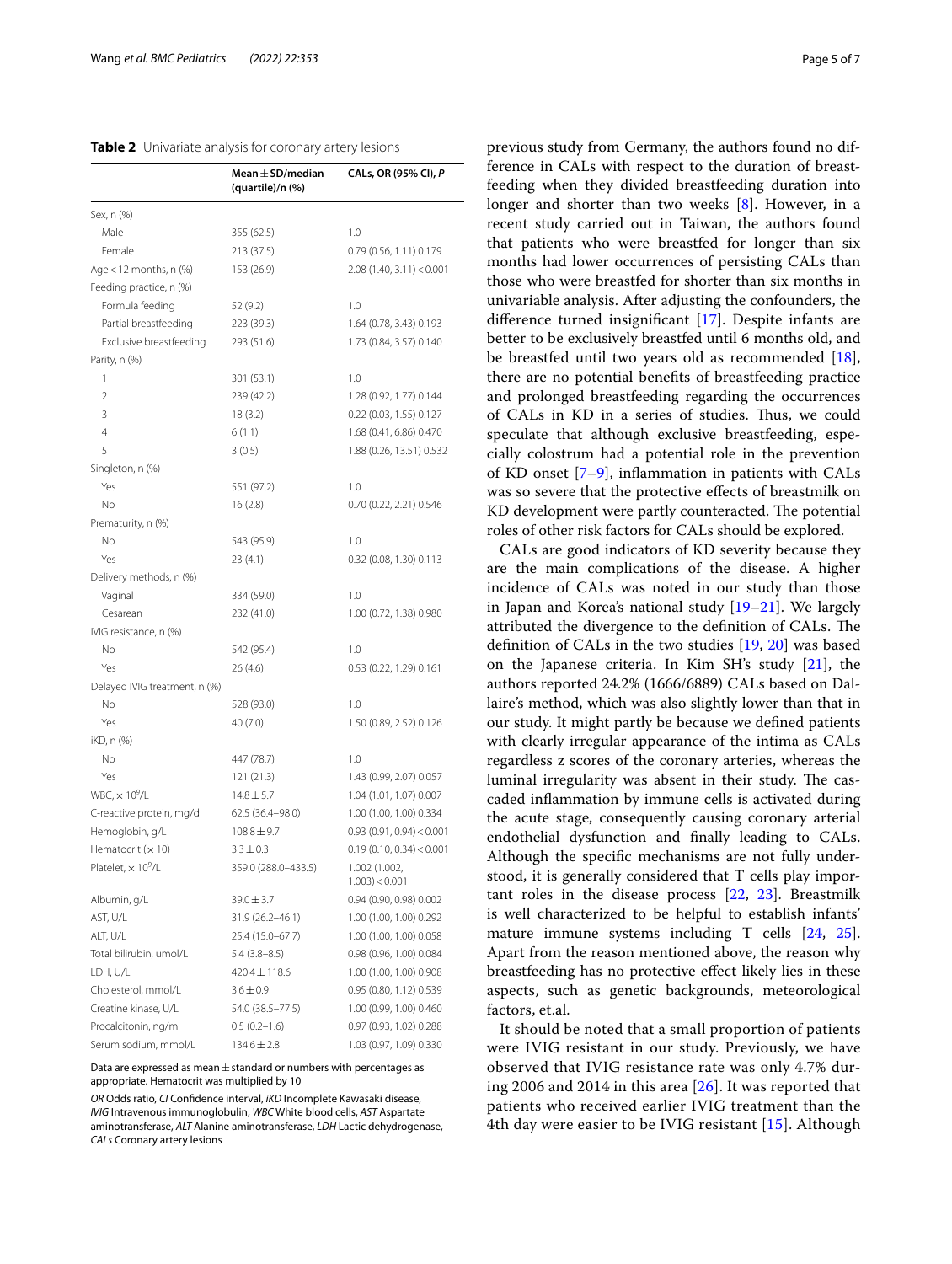|                         | $CALs, n$ $%$ | <b>HR (95% CI) P</b>    |                         |                         |
|-------------------------|---------------|-------------------------|-------------------------|-------------------------|
|                         |               | Model 1                 | Model 2                 | Model 3                 |
| Formula feeding         | 8(15.4)       | .0                      | 1.0                     | 1.0                     |
| Partial breastfeeding   | 57 (25.6)     | 1.64 (0.78, 3.43) 0.193 | 1.48 (0.70, 3.11) 0.305 | 1.33 (0.63, 2.82) 0.458 |
| Exclusive breastfeeding | 84 (28.7)     | 1.73 (0.84, 3.57) 0.140 | 1.65 (0.80, 3.42) 0.177 | 1.51 (0.73, 3.14) 0.268 |
| P for trend             | 0.103         | 0.215                   | 0.184                   | 0.228                   |

#### <span id="page-5-1"></span>**Table 3** Feeding practices and CALs among patients with Kawasaki disease

Model 1. No adjustment. Model 2. Adjusted for sex, delayed IVIG treatment, iKD, and IVIG resistance. Model 3. Adjusted for the confounders in Model 2, plus singleton, prematurity, white blood cells, hematocrit, platelet, and alanine aminotransferase

*CALs* coronary artery lesions, *CI* confdence interval, *HR* Hazard ratio

<span id="page-5-3"></span>

|  | Table 4 Breastfeeding duration and CALs among patients with Kawasaki disease |
|--|------------------------------------------------------------------------------|
|  |                                                                              |

|                         | CALs, n (%) | <b>HR (95% CI) P</b>    |                         |                         |
|-------------------------|-------------|-------------------------|-------------------------|-------------------------|
|                         |             | Model 1                 | Model 2                 | Model 3                 |
| Never (formula feeding) | 7(14.3)     | 1.0                     | I.O                     | 1.0                     |
| $<$ 2 months            | 7(26.9)     | 2.19 (0.76, 6.27) 0.144 | 1.97 (0.68, 5.68) 0.212 | 1.59 (0.55, 4.60) 0.392 |
| $> 2$ and $<$ 4 months  | 11(19.6)    | 1.13 (0.44, 2.92) 0.800 | 1.08 (0.42, 2.81) 0.872 | 1.06 (0.41, 2.77) 0.899 |
| $>$ 4 and $<$ 6 months  | 30(25.2)    | 1.70 (0.74, 3.87) 0.208 | 1.65 (0.72, 3.79) 0.235 | 1.42 (0.61, 3.30) 0.417 |
| $>6$ months             | 64 (24.8)   | 1.45 (0.66, 3.17) 0.352 | 1.43 (0.65, 3.13) 0.372 | 1.27 (0.58, 2.78) 0.556 |
| P for trend             | 0.117       | 0.571                   | 0.519                   | 0.713                   |

Only patients older than six months were included (*n*=508)

Model 1. No adjustment; Model 2. Adjusted for sex, delayed IVIG treatment, iKD, and IVIG resistance. Model 3. Adjusted for the confounders in Model 2, plus singleton, prematurity, white blood cells, hematocrit, platelet, and alanine aminotransferase

*CALs* Coronary artery lesions, *CI* Confdence interval, *HR* Hazard ratio

IVIG was administered immediately after the diagnosis of KD since 2017 in our hospital as recommended by the latest guidelines  $[1]$  $[1]$  $[1]$ , there was no significant increase in IVIG non-responders overall.

The present study had some limitations. First, telephone interviews were carried out to obtain the feeding practices of patients, which might cause bias because it was retrospective. Second, we only included KD patients hospitalized in an 18-month period, because the height of patients before May 2017 was not documented. We calculated the z score of each coronary artery rather than the Japanese criteria to better avoid underestimation of CALs in younger patients, especially in infants. However, in the lack of Chinese-originated z score, we used z score equations based on the normal values in the Canadian which might also cause bias. Third, it was reported that maternal factors were also associated with the outcomes of KD [[27\]](#page-6-25). Unfortunately, we were unable to obtain these because they were not routinely recorded on the medical records.

# **Conclusion**

Although it is reported that breastfeeding lowers the incidence of KD, our results indicate that breastfeeding practice and longer breastfeeding duration couldn't

reduce CALs in those patients who have already developed KD.

#### **Abbreviations**

ALT: Alanine aminotransferase; CALs: Coronary artery lesions; CRP: C-reactive protein; HR: Hazard ratio; IVIG: Intravenous immunoglobulin; KD: Kawasaki disease; SD: Standard deviation; VIF: Variance infation factor; WBC: White blood cells.

#### **Supplementary Information**

The online version contains supplementary material available at [https://doi.](https://doi.org/10.1186/s12887-022-03422-y) [org/10.1186/s12887-022-03422-y.](https://doi.org/10.1186/s12887-022-03422-y)

<span id="page-5-2"></span><span id="page-5-0"></span>**Additional fle 1.** Missing number (%) for included variables in dataset.

<span id="page-5-4"></span>**Additional fle 2.** Subgroup analysis by ages for the associations between feeding practices and CALs.

**Additional fle 3.** Cox regression models of feeding practices, breastfeeding duration and CALs among patients with Kawasaki disease.

#### **Acknowledgements**

Special thanks to the physicians reporting Kawasaki disease cases and to the patients enrolled in this study. Additional thanks to Dr. Hao Peng for methodological guidance.

#### **Authors' contributions**

YT contributed to conceptualization, data curation, funding acquisition, and writing – review & editing. HW contributed to investigation, methodology and writing original draft. XL, QX, and WQ contributed to investigation, funding